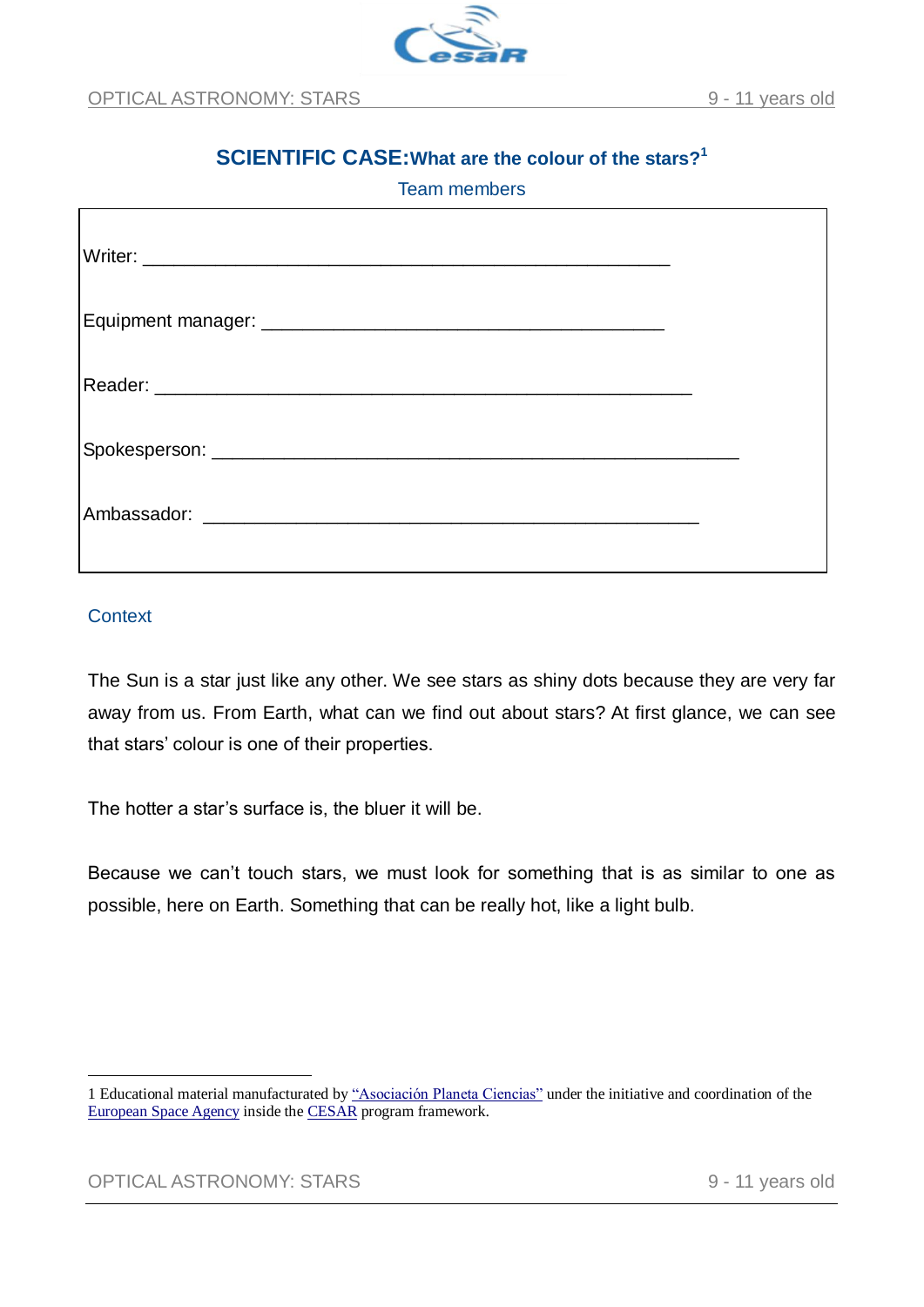

## Visible Spectrum



*Credit: <https://sohowww.nascom.nasa.gov/classroom/classroom.html>*

We can observe filament light bulbs that get so hot that they emit light in a variety of colours. Depending on its temperature, we'll see a different colour. <sup>2</sup>

Similarly, we can relate the light bulbs' temperatures with the stars' temperatures.

OPTICAL ASTRONOMY: STARS 9 - 11 years old

<u>.</u>

<sup>2</sup> The spectrum emitted by a [blackbody](https://en.wikipedia.org/wiki/Blackbody) radiator at temperatures of incandescent bulbs does not match the sensitivity characteristics of the human eye; the light emitted [does not appear white,](https://en.wikipedia.org/wiki/White_balance) and most is not in the range of wavelengths at which the eye is most sensitive. Tungsten filaments radiate mostly infrared radiation at temperatures where they remain solid – below 3,695 K (3,422 °C). [https://en.wikipedia.org/wiki/Incandescent\\_light\\_bulb](https://en.wikipedia.org/wiki/Incandescent_light_bulb)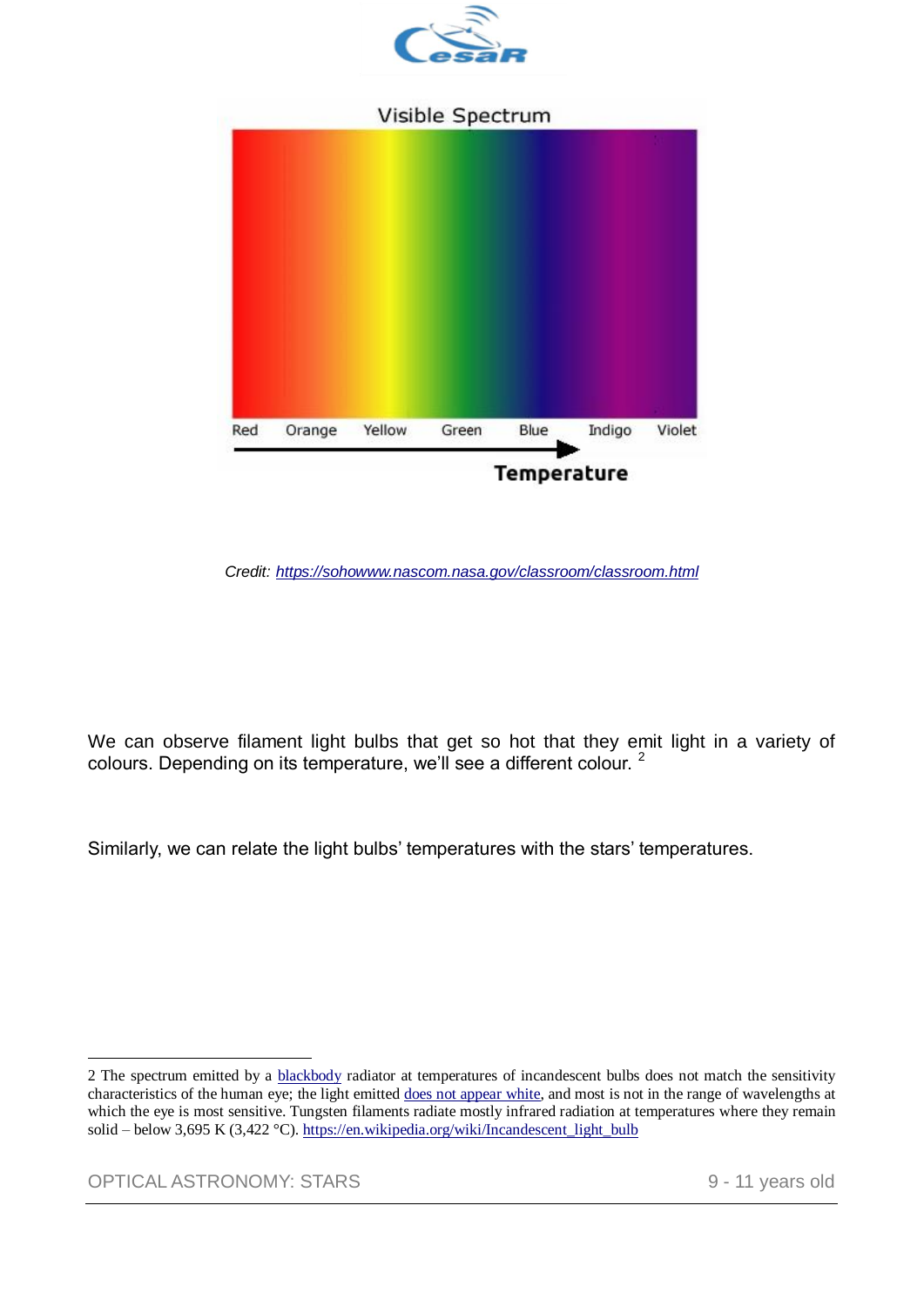



 *Relationship between colour and temperature of a light bulb. Credit: <https://en.wikipedia.org/wiki/Incandescence> .*

More educational resources:

CESAR[:http://cesar.esa.int/index.php?ChangeLang=en](http://cesar.esa.int/index.php?ChangeLang=en) ESAC Solar Observatory: [https://www.cosmos.esa.int/web/cesar/esac-solar](https://www.cosmos.esa.int/web/cesar/esac-solar-observatory)[observatory](https://www.cosmos.esa.int/web/cesar/esac-solar-observatory) ESA Kids:<http://www.esa.int/kids/en/home> CESAR Booklets: <http://cesar.esa.int/index.php?Section=Booklets&ChangeLang=en>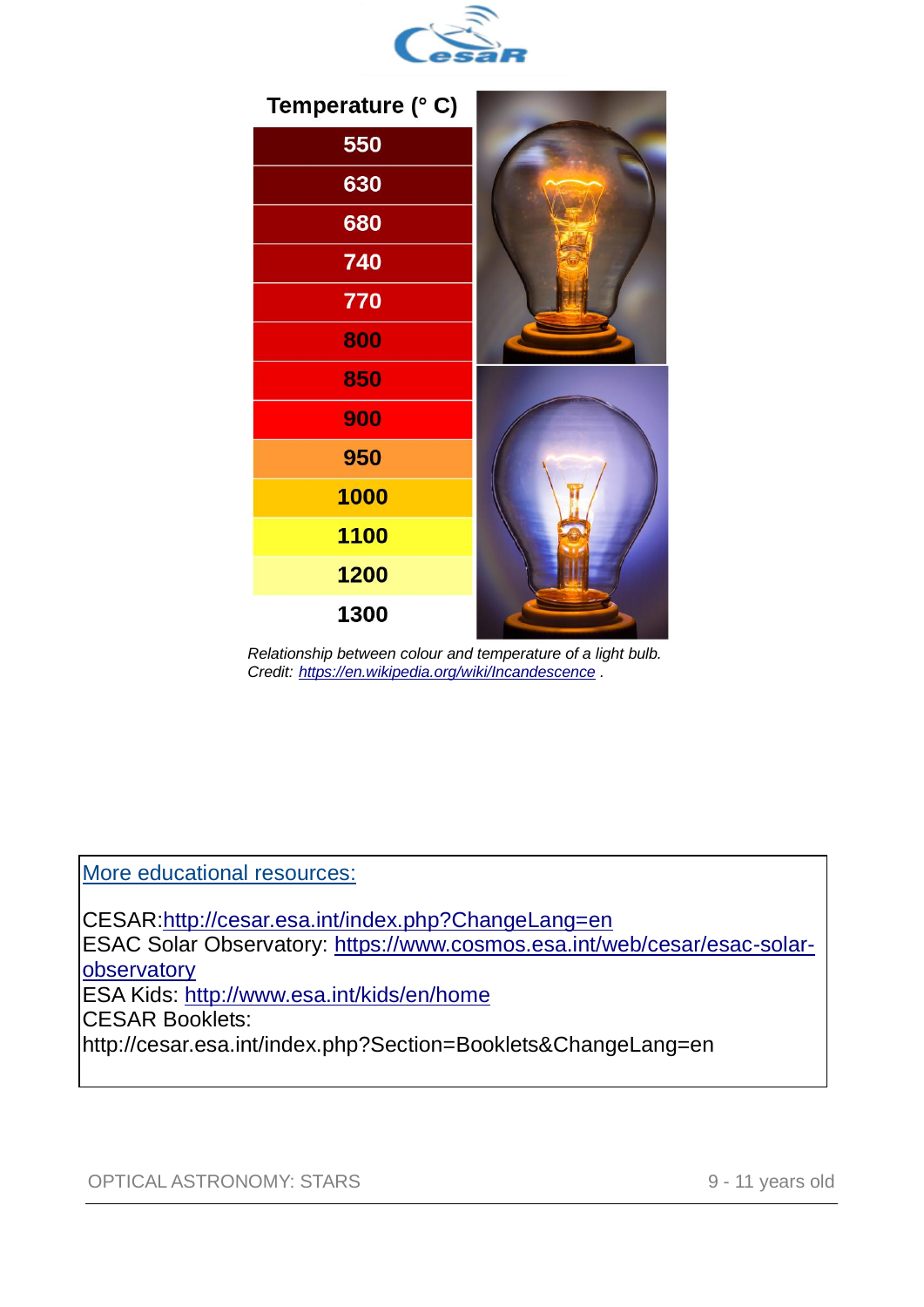

# **Scientific case 1: Temperature and colour of the stars.**

We are going to study some Corvus constellation stars' temperature $^3\!$ 

## **Hypothesis**

How hot are the hottest stars? And the coldest? Remember our body is at about 36ºC

### Research equipment

You have access to the following:

- Colour pencils, paper, rubber.
	- Picture of Corvus constellation.
	- Image of the relationship between temperature and colour of a light bulb.
	- *Hertzsprung-Russell stellar diagram.*

### **Procedure**

We are going to fill in the table below.

1. Before filling the table in, we have to have a close look at the stars we're going to study in the picture.

2. We fill in the circle with the star's colour.

3. To write down the temperature of the star, look at the drawing of the light bulbs.

4. If you have any doubts, ask the educators or other groups. Never hesitate to ask questions or share your work with others!

<sup>1</sup> 3 The temperature always refers to the "surface" of the star, not to its core.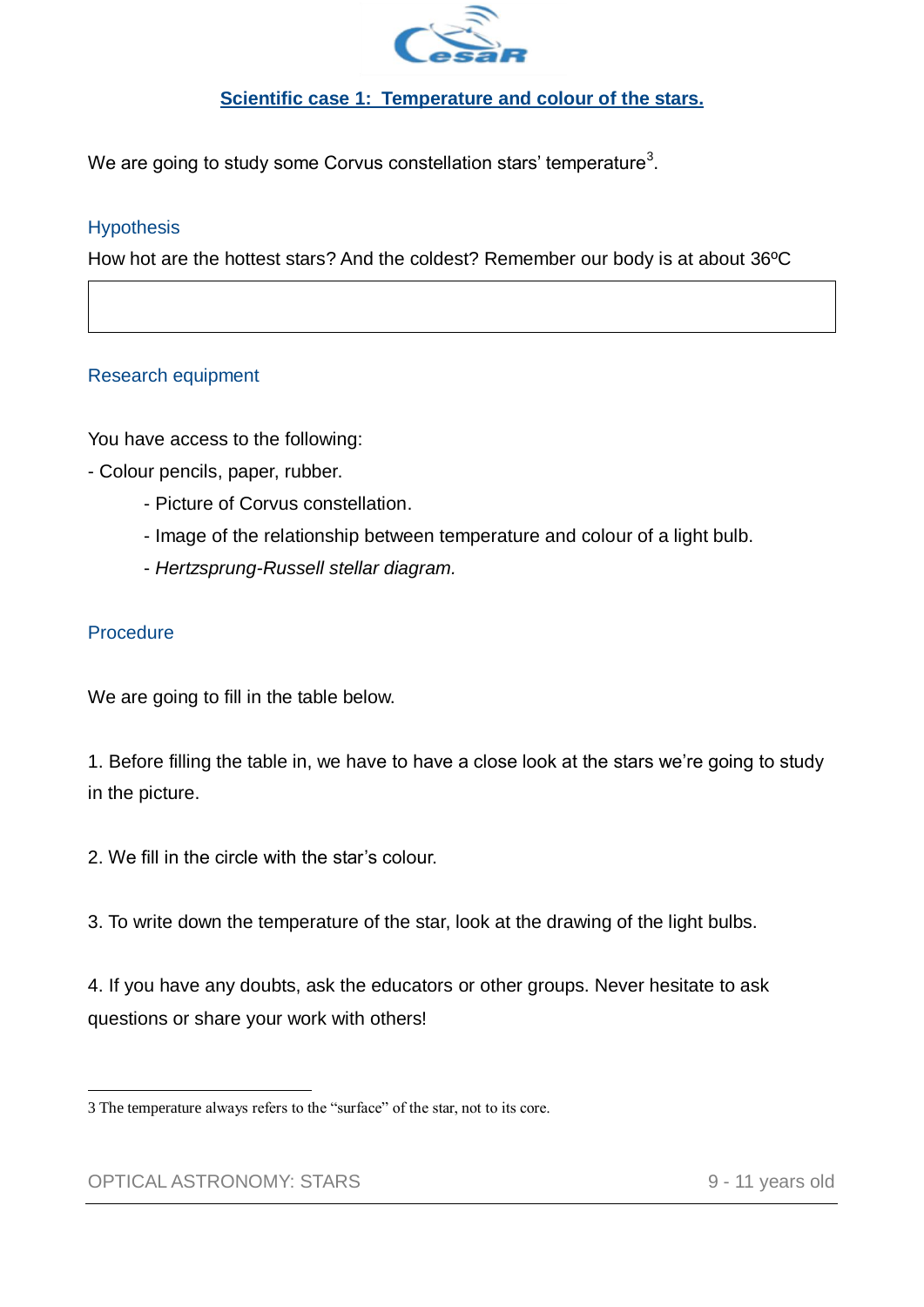

# **Results**

| <b>Star number</b><br>(assigned on the image) | <b>Star colour</b> | <b>Star temperature</b> |
|-----------------------------------------------|--------------------|-------------------------|
| 1                                             |                    |                         |
| $\mathbf{2}$                                  |                    |                         |
| $\mathbf{3}$                                  |                    |                         |
| $\overline{\mathbf{4}}$                       |                    |                         |
| $\overline{\mathbf{5}}$                       |                    |                         |
| $\bf 6$                                       |                    |                         |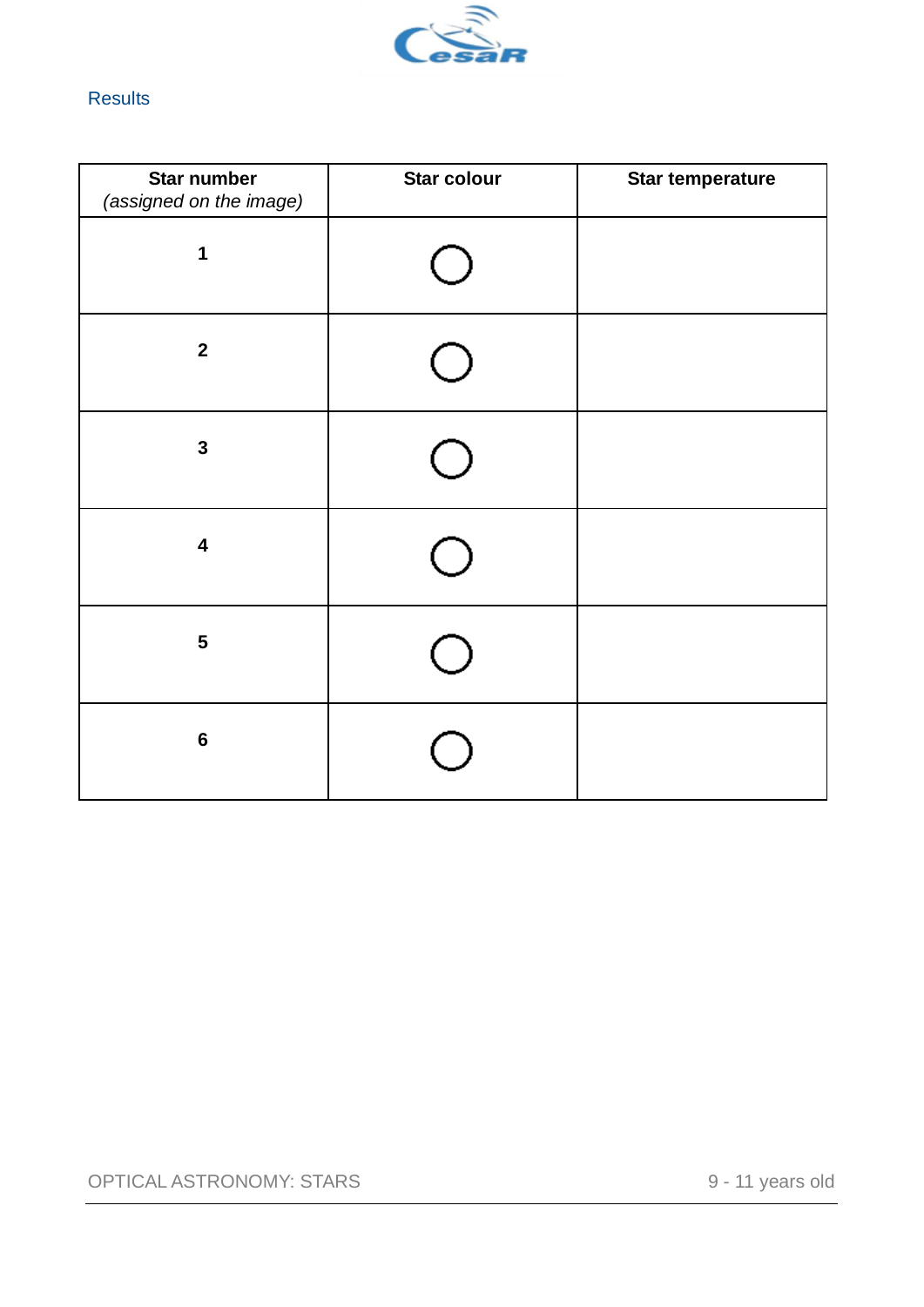

#### Conclusions and new questions

How cold are the coldest stars? And the hottest ones?

What would you say is the temperature on the surface of the Sun?

Do you think there's a relationship between the temperature and the brightness we see in a star?

Have a close look at the Corvus constellation picture and the *Hertzsprung-Russell* stellar diagram. What type of star do you think is more common?

Aside of the color of a star, what other characteristics can we observe and study?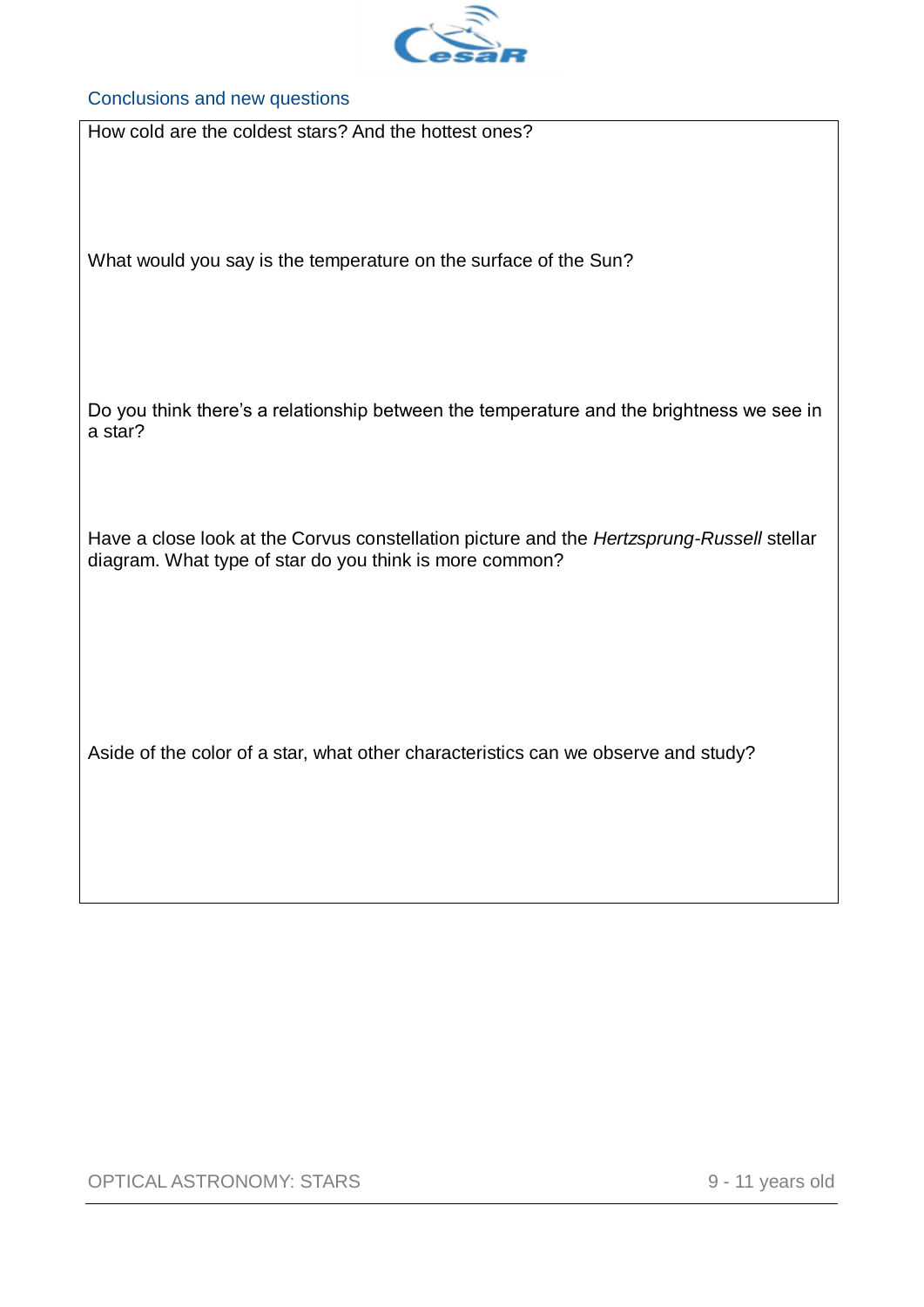

**Research equipment**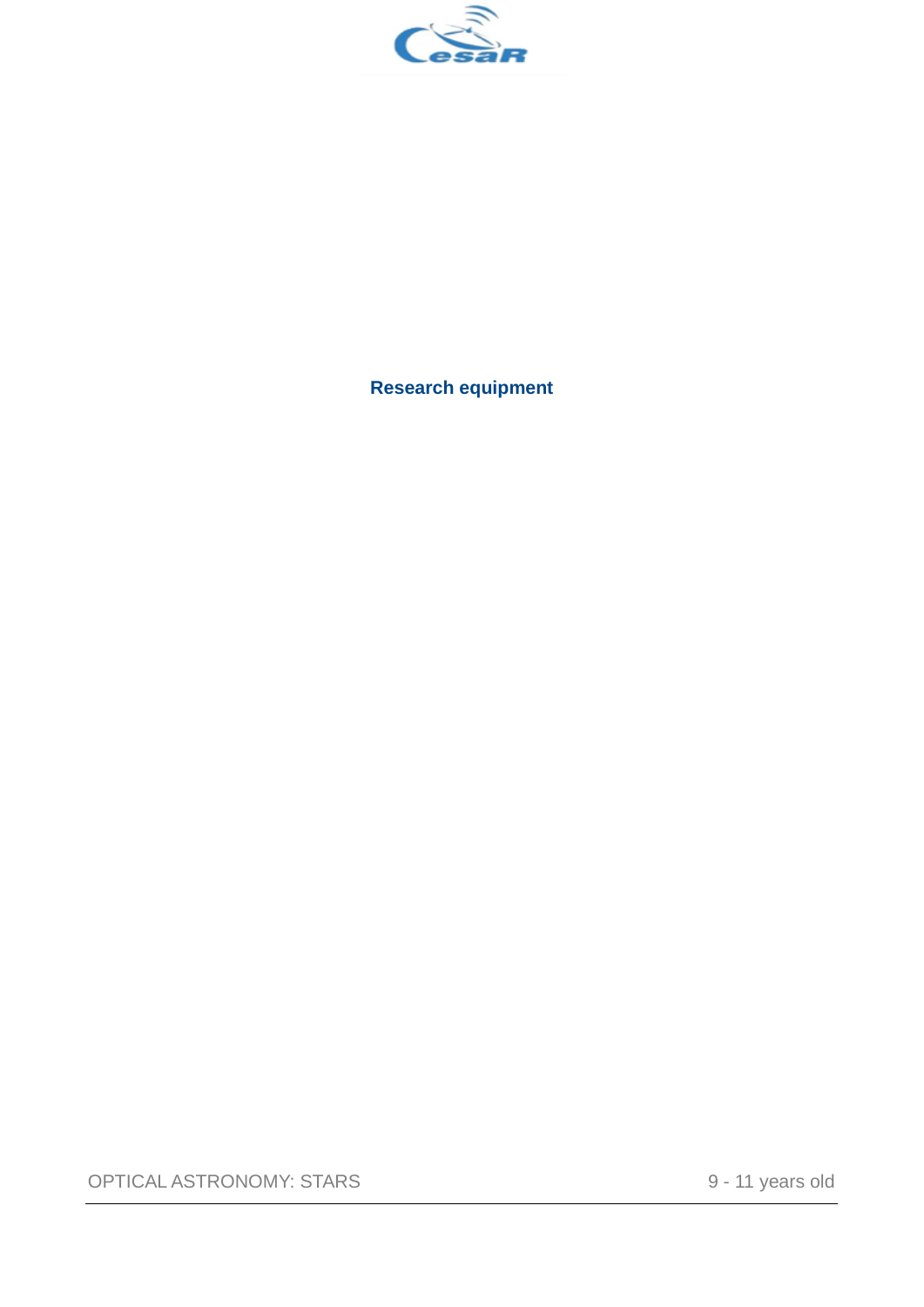

#### **Relationship between temperature and color of a light bulb**



*Credit:<https://www.uwgb.edu/dutchs/CosmosNotes/spectra.htm>*

# **Hertzsprung-Russell stellar diagram**



*Credit: [https://en.wikipedia.org/wiki/Hertzsprung%E2%80%93Russell\\_diagram#/media/File:HRDiagram.png](https://en.wikipedia.org/wiki/Hertzsprung–Russell_diagram#/media/File:HRDiagram.png) (modified).*